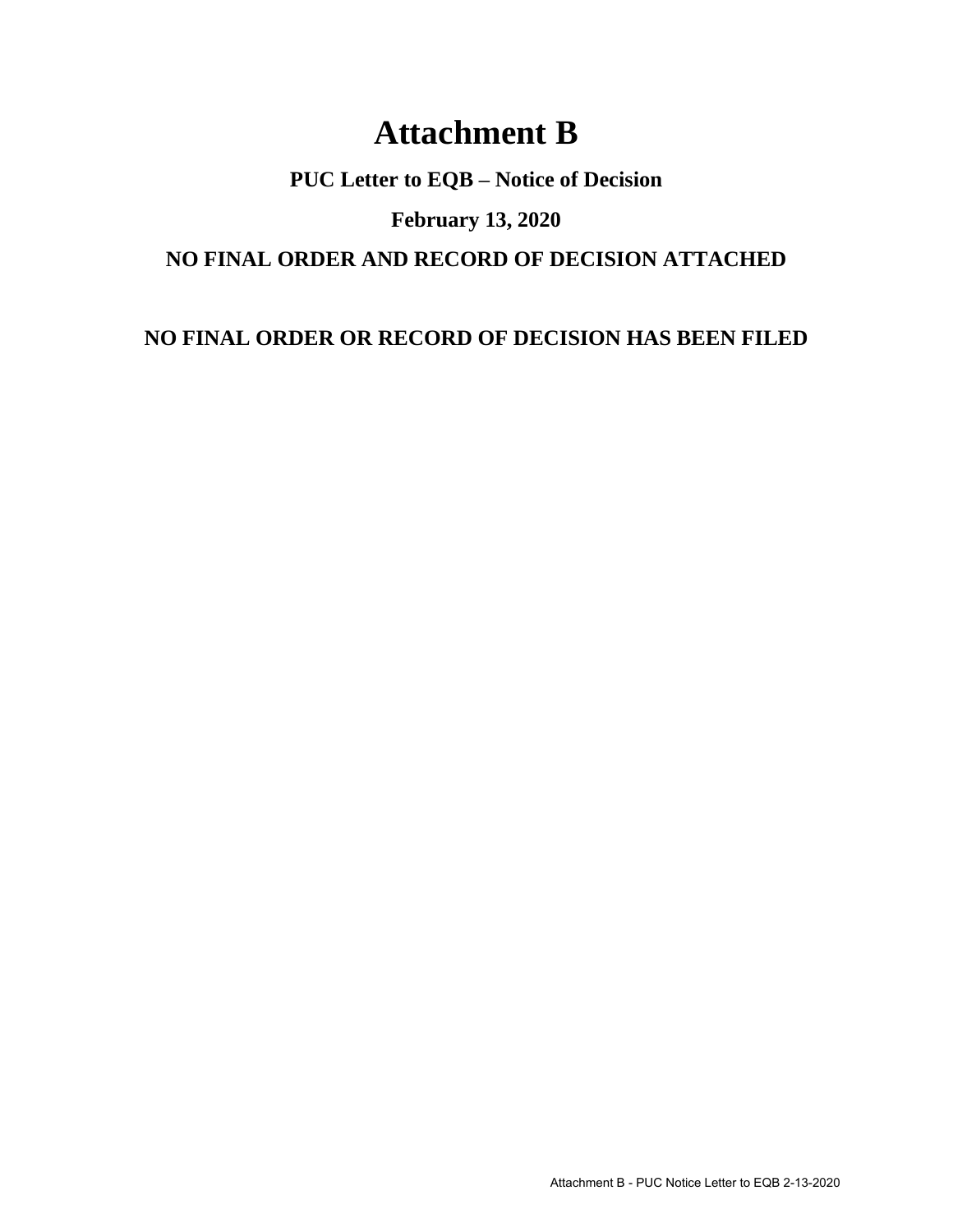## **MI MINNESOTA** PUBLIC UTILITIES COMMISSION

February L3,2O2O

Katrina Hapka, Environmental Review Planner Environmental Quality Board 520 Lafayette Road North Saint Paul, MN 55155

RE: Petition for an Environmental Assessment Worksheet for Freeborn Wind

Dear Ms. Hapka

Enclosed is the Public Utilities Commission's response to the January 3,2020 petition requesting preparation of an Environmental Assessment Worksheet (EAW) for the Freeborn Wind Project.

At its February 6, 2020 Agenda Meeting, the Commission made the following decision:

Deny the petition on the merits pursuant to Minn. R. 4410.1100, subp. 6, and 4410.1700, subp. 7.

Deny the petition pursuant to Minn. R. 4410.4300, subp. 3(D), and 7854.0500, subp. 7.

Authorize the Executive Secretary to issue a Record of Decision on the matter based on the enclosed draft version, incorporating any Commission modifications or technical corrections by staff.

Pursuant to Minn. R. 4410.1100, subp. 8, this letter serves as notice that the Commission has declined the request to prepare an EAW. The Commission will memorialize its decision and set forth its rationale by written order, and maintain a record of its decision on the need for an EAW.

Sincerely,

Muchelle Reskultz for

Will Seuffert, Executive Secretary